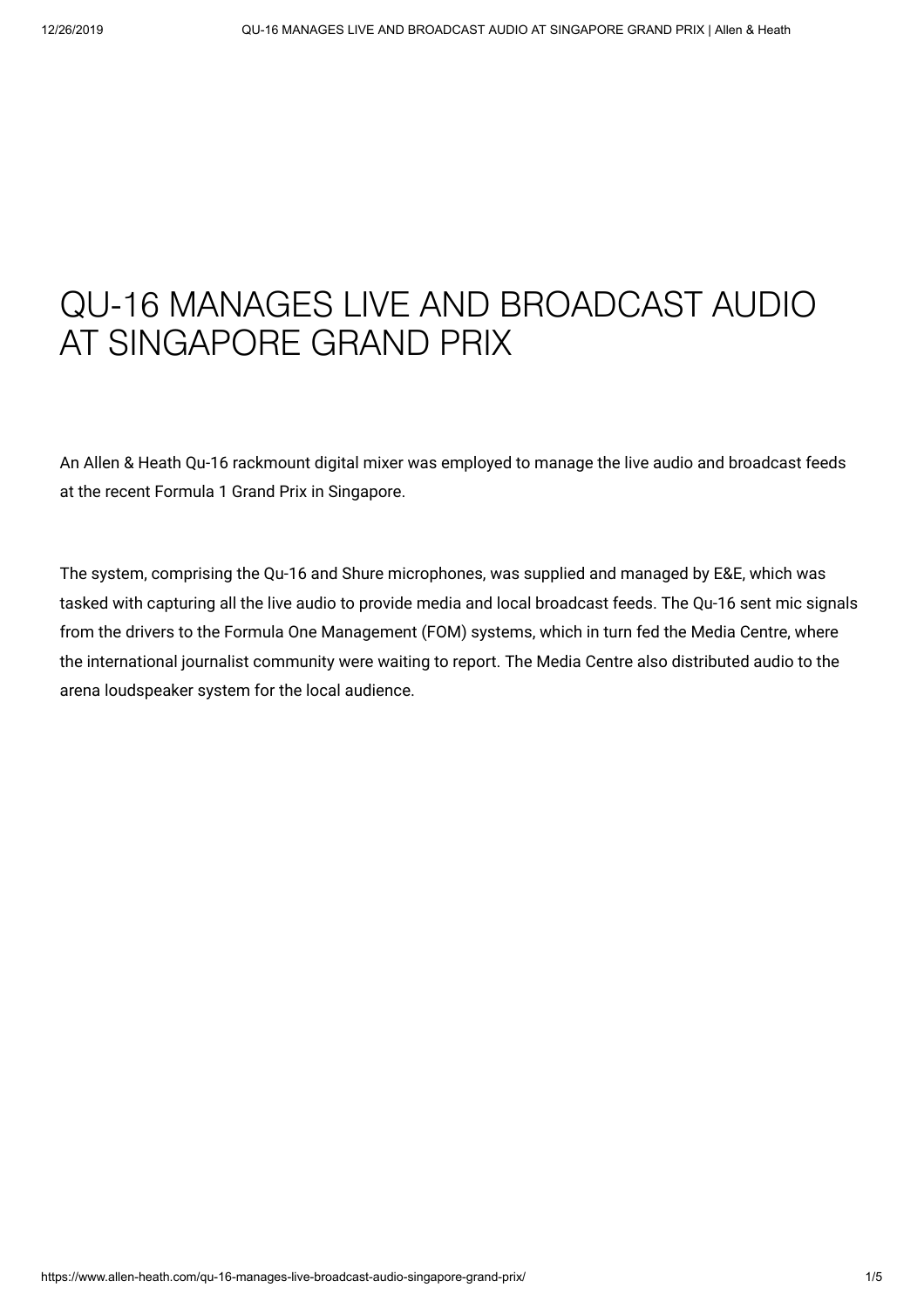

[\(http://www.allen-heath.com/media/sing\\_f1.jpg\)](http://www.allen-heath.com/media/sing_f1.jpg) The Qu-16 also managed audio for press conferences in the Media Centre and at the podium area, as well as the broadcast of the winning team's National Anthem.